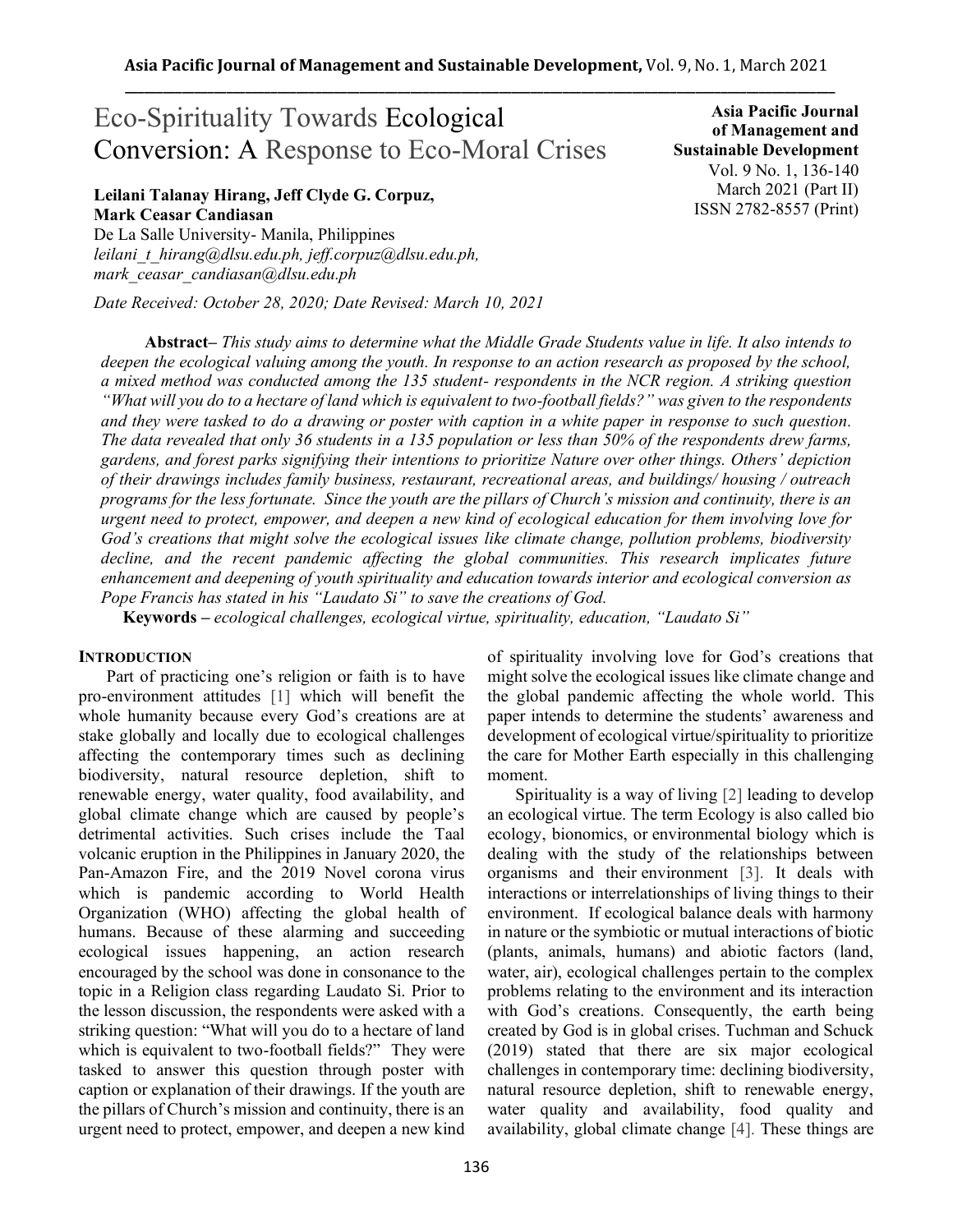being experienced globally and locally. In the local setting, the Philippines is prone to natural calamities such as typhoons, floods, landslides, volcanic eruptions, and earthquakes because it is situated in the active volcanic region known as the "Pacific Ring of Fire," and in the geologically unstable region between the Pacific and Eurasian tectonic plates. In addition, loss of agricultural lands, deforestation, soil erosion, air and water pollution, improper disposal of solid and toxic wastes, loss of coral reefs, mismanagement of coastal resources, and dynamite fishing are contributing to the ecological crises [5]. Consequently, the global health of people is affected. Even at present, the number of covid19 cases are increasing locally and globally.

Recapitulating the Biblical foundations of Creation, God has given the world every" *seed-bearing plant and every tree that has fruit with seed in it for food.*" God saw all that He had made, and it was very good (Genesis 1:29-31) because "*the earth is the Lord's, and all that is in it*" (Psalm24:1). However, it is "*required of stewards that one be found trustworthy"* (1 Corinthians 4:2). In Numbers 35:33, the Lord warned the people "*not to pollute the land*'. However, the pollution problems are prevalent at current times. Some people have neglected their sacred duties as caretakers of the earth. In the Gospel Creation, God created humans in His image and likeness (imago Dei) and has been given dominion to rule over all creatures (Genesis 1:26) with dignity as children of the Creator and not as polluters. The grace of God offers salvation to all, teaches them to say "no" to ungodliness and worldly passions, to live self-controlled and upright lives in this present age (Titus 2:11-12). Although the "world is fading", those who "please God will live forever" (1 John 2:17). In Leviticus 20:22, God commanded the people to obey His precepts because of the promised blessings attached to it. Moreover, the Lord revealed that" *the leaves of the trees were for the healing of the nations*" (Revelations 22:2). Hence, plants are essential for the survival of the world because of the food, air, flood protection and other beneficial materials that a single tree gives [6].

In terms of Church teachings, there are moral principles expressing standards to help people decide which actions contribute to or detract from the wellbeing of humans, societies, and the natural world. Tuchman and Schuck (2019) stated six moral principles serving as moral guides and actions in the natural world: Care for creation, Human dignity and rights, Common good, Universal destination of goods, Preferential option for the poor and Subsidiarity [4]. Pope Benedict XVI once stated that "in nature, the believer recognizes the wonderful result of God's creative activity of God, which people may use responsibly to satisfy one's legitimate needs while respecting the intrinsic balance of creation. If this vision is lost, people end up abusing them. Neither attitude is consonant with the Christian vision of nature as the fruit of God's creation [7]. Projects for integral human development cannot ignore the succeeding generations but need to be marked by solidarity and intergenerational justice, while considering a variety of contexts: ecological, juridical, economic, political and cultural" (Caritas in Veritate ,48) [8]. The Compendium of the Social Doctrine of the Church attests that nature is not a dangerous adversary but the work of God's creative action because it is Him who made all things, and with regards to each created reality "God saw that it was good" (cf. Gen1:4, 10, 12,18,21,25). The whole of creation participates in the renewal flowing from the Lord's Paschal Mystery. (CSDC # 455). In addition, the central point of reference for every scientific and technological application is respect for people and other living creatures [9]. The elected representatives have sought to improve the conditions of human living… As believers, "*this human activity must be done in according to the will of God*" (Gaudium et Spes, 34). "*Technology that pollutes can also cleanse, production that amasses can also distribute justly, on condition that the ethic of respect for life and human dignity, for the rights of today's generations and those to come, prevails*" (GS, 465). Grounded from these church teachings, programs of economic development must carefully consider "*the need to respect the integrity and the cycles of nature"* because natural resources are leading to scarcity and some are not renewable. The present rhythm of exploitation is seriously compromising the availability of some natural resources for both the present and the future. (GS, 470). In the name of super developments, some foreign businesses and capitalists displaced the marginalized groups in their own ancestral lands. In connection to this, the relationship of indigenous peoples to their lands and resources deserves particular attention, since it is a fundamental expression of their identity (GS, 471).

The social doctrine of the Church reminds people that the goods of the earth were created by God to be used wisely by all. They must be shared equitably, in the spirit of justice and charity. This is essentially needed to prevent the injustice of hoarding resources: greediness, be it individual or collective, which is contrary to the order of creation. Modern ecological problems are of a planetary dimension and can be effectively resolved only through international cooperation capable of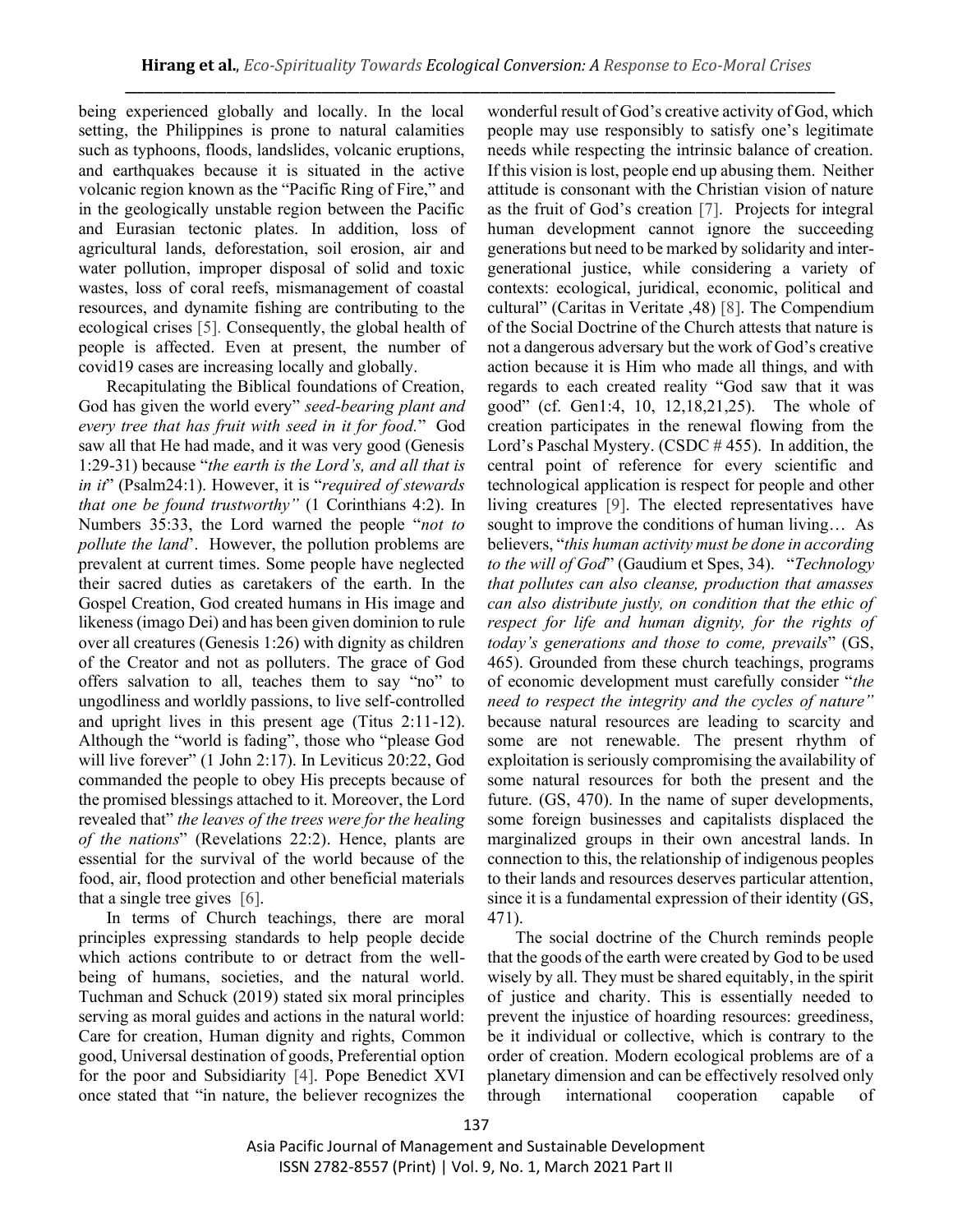guaranteeing greater coordination in the use of the earth's resources (GS, 481) [10]. The United States Conference of Catholic Bishops once mentioned that care for the creations of God is an essential part of proclaiming the Gospel of Life [11]. Furthermore, the Church has an obligation to continue to remain vigilant in these areas to ensure that authentic justice is serve and human dignity is protected especially on the part of the marginalized tribal communities. Pope Francis, in his encyclical letter, "*Laudato Si*", addressed everyone in this world, regardless of any race or beliefs, to care for the Mother Earth. He calls the Church and the world to acknowledge the urgency of environmental challenges and to join him towards ecological conversion [12].

Tuchman and Schuck (2019) stated that moral virtues are features of the character of a person that contribute to the well-being of humans in the societies and its environment. These virtues can be developed through practice and commitment. A virtuous person pursues moral goals using moral principles as a compass. Accordingly, there are six moral virtues explored as important responses to the natural world such as: Gratitude for the existence, beauty, and resources of the natural world; Courage to live sustainably and advocate for the good of the natural world; Justice in preserving, restoring, and distributing the goods of the natural world; Prudence in decisions that affect the health of the natural world; Temperance in consuming the goods of the natural world and ; Generosity in sharing the goods of the natural world. Practicing these moral virtues will make a world a better place to live in [4]. Hence, there is a need for Eco-Spirituality in this postmodern time as McFague (1993) once wrote that Earth is also sacred [13], not only humans. The ethical choices people make reflect what they value. These values are connected to their beliefs, the conscious and sometimes unconscious convictions that are at the heart of every individuals and their view of the world. These core convictions express the inner spirit.

Tomlinson [14] described a set of practices for religious education that integrate ecology as a constituent dimension of Christian formation and discipleship. They are organized around three key educational domains which holistically applied to the heads, hearts, and hands of the students. The suggested samples are as follow: Traditional Christian narratives and the natural world stories with scientific basis can serve as vehicles of religious and ecological knowledge that can also inform students' own lives. Affectivity (an embodied and "felt" type of knowing) is another essential foundation for youth formation in relation with nature. Finally, ethical education, with a particular focus on the virtues, links students' character development with their actions towards the natural world. This is possible through the promotion and empowerment of the teacher and the school as well. For instance, the Seminary Faith and Ecology Project engaged divinity schools, seminaries, and theological institutions to educate students on religion and ecology interrelationships. They are working to upgrade the emerging clergy to include ecological issues in the missionary task. Since there are existing ecology programs at the Church, this paper intends to explore the valuing of the students in the basic education in terms of ecological prioritization. Furthermore, this study intends to enhance the environmental awareness of the students as well as to develop Eco-spirituality through urgent nature care in response to Eco-moral crises especially at this challenging postmodern time.

## **OBJECTIVES OF THE STUDY**

The research aims to determine the status of ecological valuing of the Middle Grade students in an urban school. *"What will you do if you are given a hectare of land?"* serves as a guide question before discussing the *Laudato Si* of Pope Francis. Individual responses were made through poster or drawing with captions. After the analysis of illustrations, the researchers recommend better solutions to increase the ecological valuing of the students. Hopefully, this will implicate further ecological spirituality and education among the youth.

## **METHODS**

## **Research Design & Participants**

 The study utilized a descriptive mixed research (qualitative and quantitative) method. The respondents were 135 Filipino Middle Grade students both male & female, aged 13-14 years old in an urban school in the NCR.

## **Instruments & Data Gathering Procedure**

Computing the percentages were used in this study. The data gathering happened last February 4, 2020 before the major nationwide lockdown due to the covid19 pandemic. In this method, a survey question (*What will you do to a hectare of land which is equivalent to two-football fields?)*, poster and analysis of illustrations were inferred to determine the ecological valuing of the Middle grade students. There were 4 sections in the level with more than 30 students each. The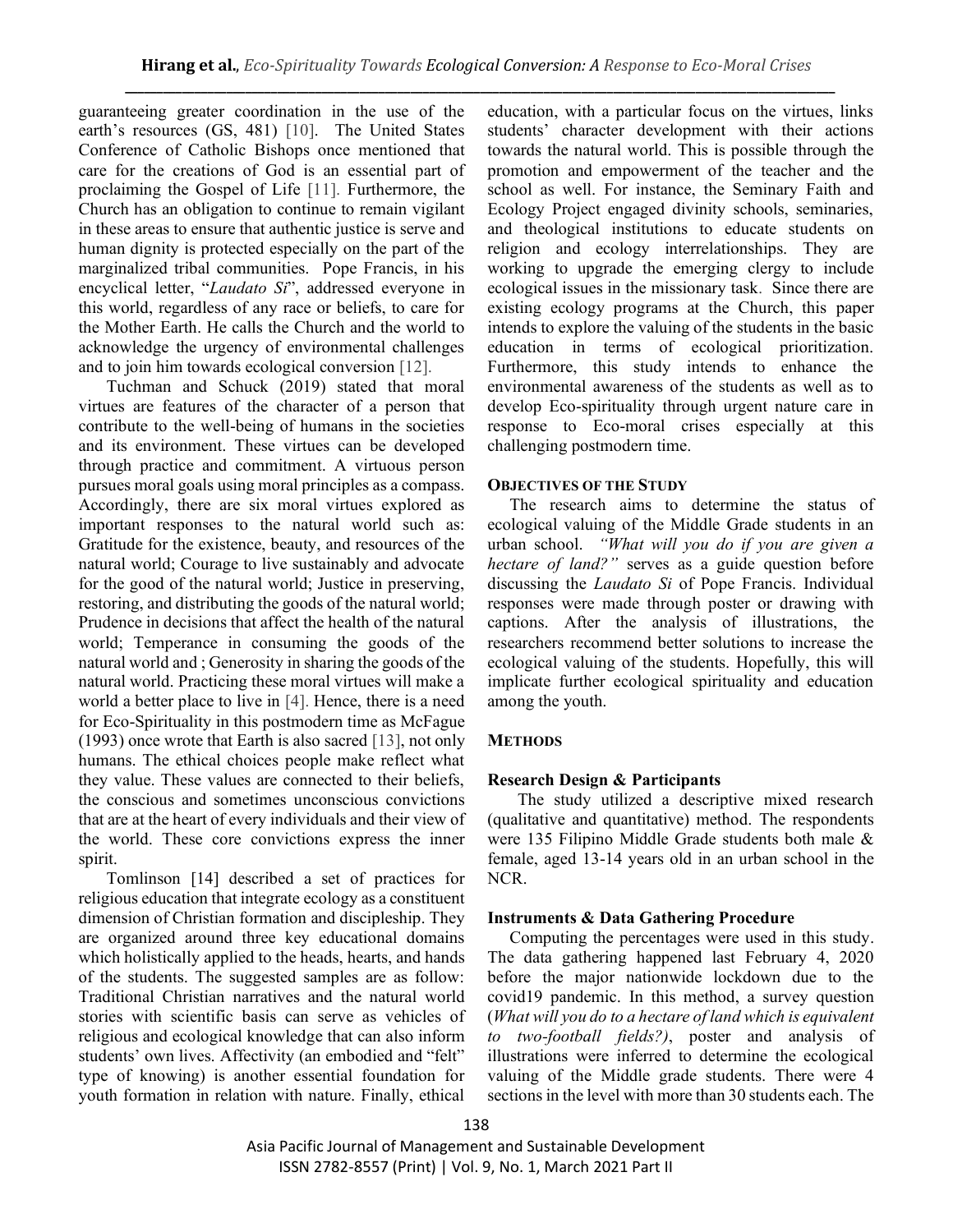sections were designated as A, B, C, and D. Those who have drawn the farm, gardens, and forest parks were counted as the ones who prioritize nature hence, following the core value of the school- in Harmony with Nature. The percentage of those who value the Nature were computed.

# **Ethical Consideration**

Confidentiality was given as stated in the class to secure the privacy of the respondents. This study was done also in response to the action research encouraged by the school.

## **RESULTS AND DISCUSSION**

 This study focuses on selected Middle Grade students in an urban Catholic school. A survey/guide question: "*What will you do if you are given a hectare of land? (Which is equivalent to two football fields)"* was done by the researcher to discover the valuing of the students in response to one of the core values of the school- Harmony with Nature. A description of the results of the respondents will then be discussed.

Table 1. Response of Middle Grade Students of an Urban School

| <b>Class</b><br>sections | Total<br><b>Students</b> | # of Students who<br>prioritized the nature<br>thru poster/drawings | $%$ of the<br>Class who<br>are in<br><b>Harmony</b><br>with Nature |
|--------------------------|--------------------------|---------------------------------------------------------------------|--------------------------------------------------------------------|
| А                        | 34                       | 4                                                                   | 12%                                                                |
| В                        | 34                       | 10                                                                  | 29%                                                                |
|                          | 34                       | 13                                                                  | 38%                                                                |
| D                        | 33                       | 9                                                                   | 27%                                                                |
| Total:                   | 135                      | 36                                                                  |                                                                    |

Activity: Poster/Drawing with Caption

Guide Question: What will you do in a one- hectare land (which is equivalent to 2-football fields)?

 There are four sections in Middle Grade level where surveys were conducted namely: A, B, C, and D, each with more than 30 male and female respondents aged 13- 14 years old.

 In Section A class, 4 out of 34 students (12%=lowest) prioritized nature in their illustrations while the B section has 10 (29%) respondents who value nature which is quite higher. Section C class (13 students= 38%) has the highest number of respondents with ecological valuing. While the section D showed 9 students who value nature which is equivalent to 29% of the class. They had drawn farm, garden and other things pertaining to ecological valuing care.

 Some respondents had illustrated buildings for orphanages and other outreach activities. Through the works of mercy and other forms of service, these became an avenue for the respondents to become responsible citizens. It made them more self-giving and compassionate towards those who need their help. These works are more Christ-like in example. In addition, they were inspired to create a beautiful town complete with facilities and other recreational areas for their families, friends, and the poor. This is a positive experience among the respondents which allows them to have a deeper understanding of their faith to God and by being charitable to others.

 Another positive analysis of their poster /drawings is love for the family and care for the less fortunate especially the victims of calamities due to Taal volcanic eruption that occurred in January 2020. Surprisingly, most of them had drawn restaurants and other industries that will create more decent jobs for the poor as part of economic recovery.

 However, the respondents seemed to be lacking in valuing the ecology of nature. Less than 50% of the class have prioritized the nature as shown in their illustrations. Hence, it is an ecological challenge for the young students to commit themselves to the care of the Mother Earth. A cause of it is the family upbringing as well as the existing urban environment where they are situated with all the buildings and other business establishments surrounding them instead of gardens and farms. This is especially challenging for students residing in urban areas.

 Based on the data gathered, the ecological valuing of most students residing in mixed urban and suburban areas are somewhat low. However, majority of them will prioritize their family and the poor. Some will do some businesses like restaurants or amusing games and recreations. There are others who are quite architectural and political because they had drawn a better city or place for the people to live. Indeed, the activity done provided them an avenue to determine and enhance their valuing.

However, there are also several challenges that the respondents encountered. It includes the difficulty of relating to the ecological and sustainable care of the nature.

## **CONCLUSION AND RECOMMENDATION**

The data gathered among the Middle Grade students showed low results in prioritizing the nature or in ecological valuing. In contrast, the poster depicted love for family and the poor. This paper looked at the level of

Asia Pacific Journal of Management and Sustainable Development ISSN 2782-8557 (Print) | Vol. 9, No. 1, March 2021 Part II